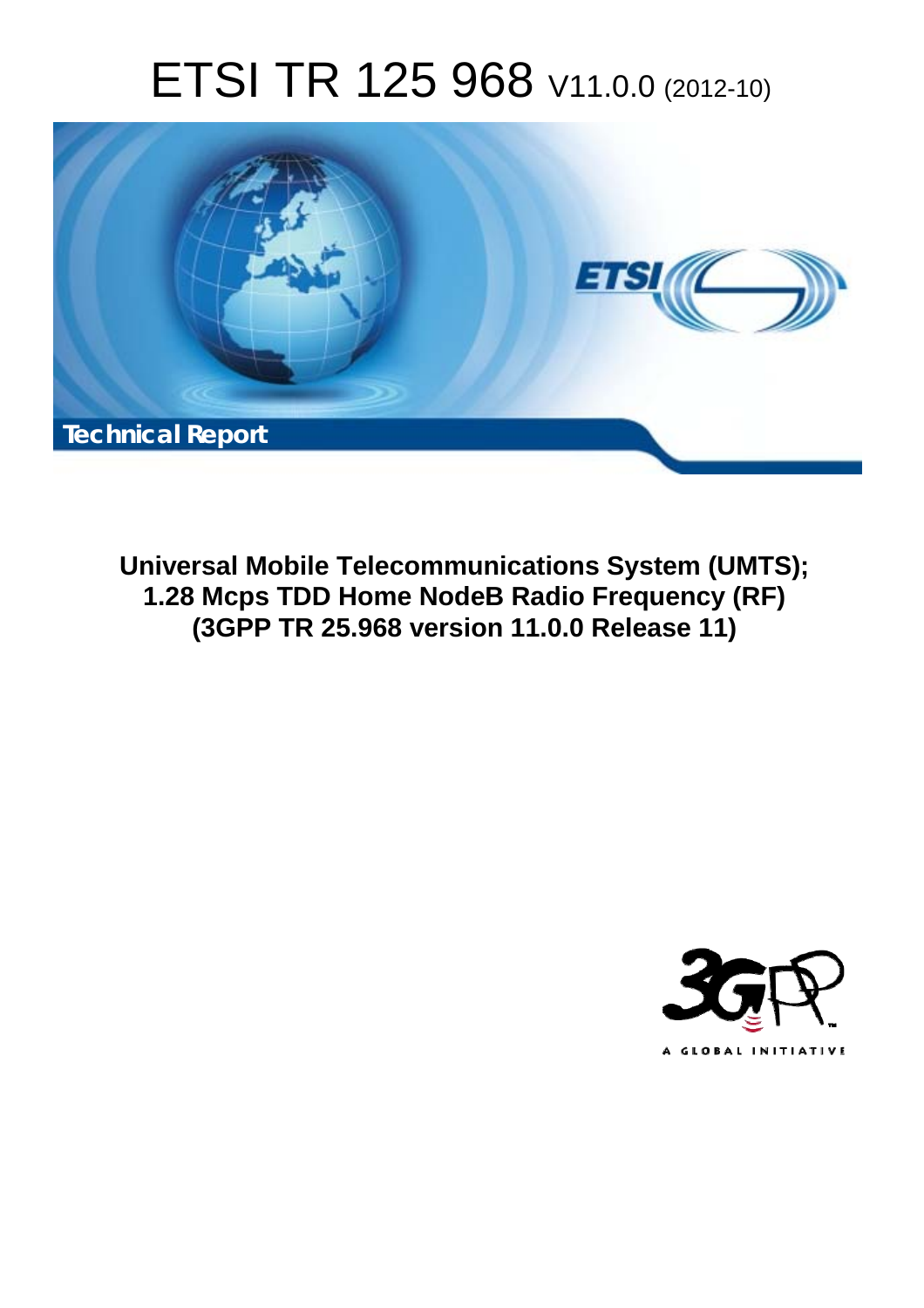Reference RTR/TSGR-0425968vb00

> Keywords UMTS

#### *ETSI*

#### 650 Route des Lucioles F-06921 Sophia Antipolis Cedex - FRANCE

Tel.: +33 4 92 94 42 00 Fax: +33 4 93 65 47 16

Siret N° 348 623 562 00017 - NAF 742 C Association à but non lucratif enregistrée à la Sous-Préfecture de Grasse (06) N° 7803/88

#### *Important notice*

Individual copies of the present document can be downloaded from: [http://www.etsi.org](http://www.etsi.org/)

The present document may be made available in more than one electronic version or in print. In any case of existing or perceived difference in contents between such versions, the reference version is the Portable Document Format (PDF). In case of dispute, the reference shall be the printing on ETSI printers of the PDF version kept on a specific network drive within ETSI Secretariat.

Users of the present document should be aware that the document may be subject to revision or change of status. Information on the current status of this and other ETSI documents is available at <http://portal.etsi.org/tb/status/status.asp>

If you find errors in the present document, please send your comment to one of the following services: [http://portal.etsi.org/chaircor/ETSI\\_support.asp](http://portal.etsi.org/chaircor/ETSI_support.asp)

#### *Copyright Notification*

No part may be reproduced except as authorized by written permission. The copyright and the foregoing restriction extend to reproduction in all media.

> © European Telecommunications Standards Institute 2012. All rights reserved.

DECT<sup>™</sup>, PLUGTESTS<sup>™</sup>, UMTS<sup>™</sup> and the ETSI logo are Trade Marks of ETSI registered for the benefit of its Members. **3GPP**TM and **LTE**™ are Trade Marks of ETSI registered for the benefit of its Members and of the 3GPP Organizational Partners.

**GSM**® and the GSM logo are Trade Marks registered and owned by the GSM Association.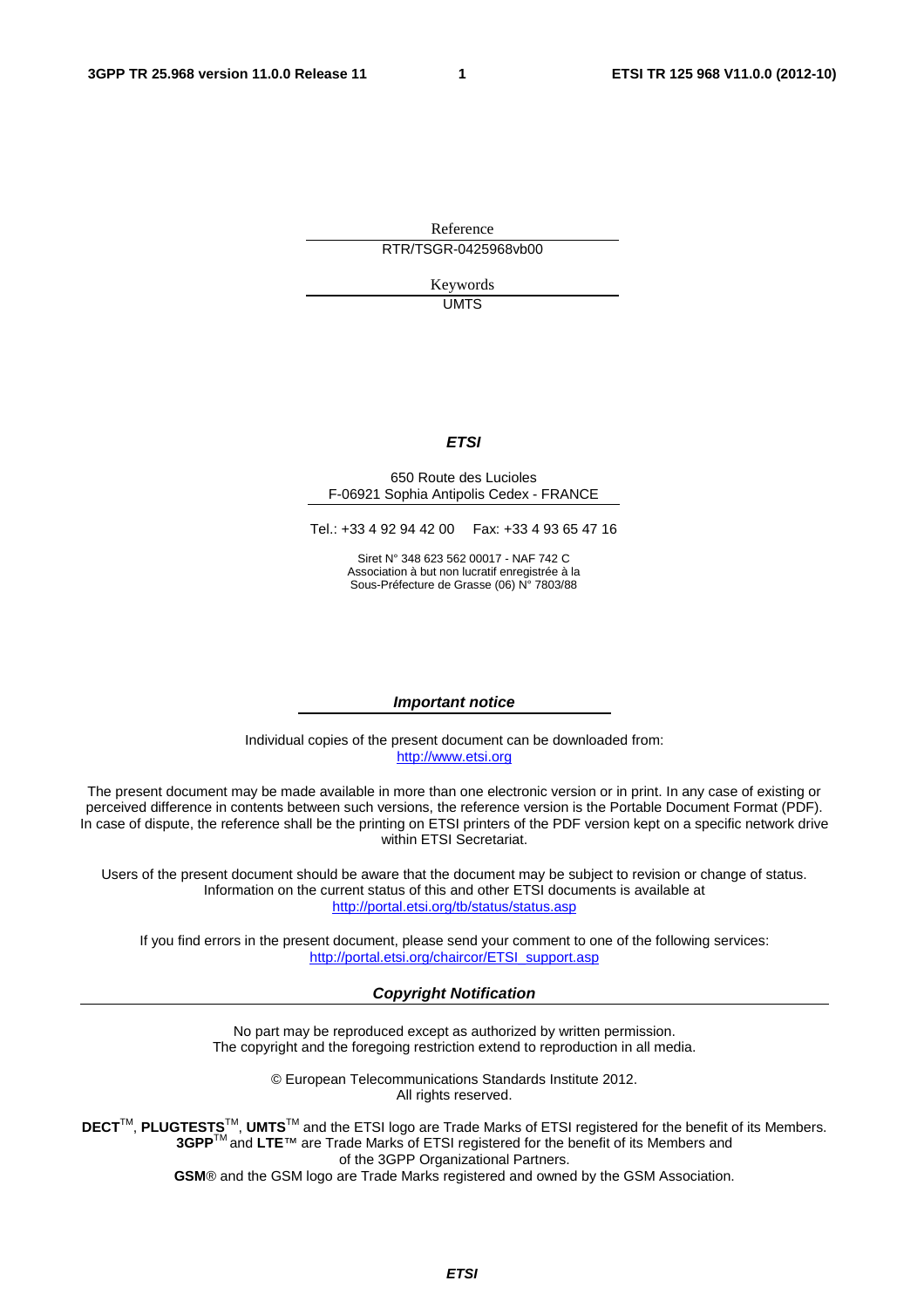# Intellectual Property Rights

IPRs essential or potentially essential to the present document may have been declared to ETSI. The information pertaining to these essential IPRs, if any, is publicly available for **ETSI members and non-members**, and can be found in ETSI SR 000 314: *"Intellectual Property Rights (IPRs); Essential, or potentially Essential, IPRs notified to ETSI in respect of ETSI standards"*, which is available from the ETSI Secretariat. Latest updates are available on the ETSI Web server ([http://ipr.etsi.org\)](http://webapp.etsi.org/IPR/home.asp).

Pursuant to the ETSI IPR Policy, no investigation, including IPR searches, has been carried out by ETSI. No guarantee can be given as to the existence of other IPRs not referenced in ETSI SR 000 314 (or the updates on the ETSI Web server) which are, or may be, or may become, essential to the present document.

# Foreword

This Technical Report (TR) has been produced by ETSI 3rd Generation Partnership Project (3GPP).

The present document may refer to technical specifications or reports using their 3GPP identities, UMTS identities or GSM identities. These should be interpreted as being references to the corresponding ETSI deliverables.

The cross reference between GSM, UMTS, 3GPP and ETSI identities can be found under [http://webapp.etsi.org/key/queryform.asp.](http://webapp.etsi.org/key/queryform.asp)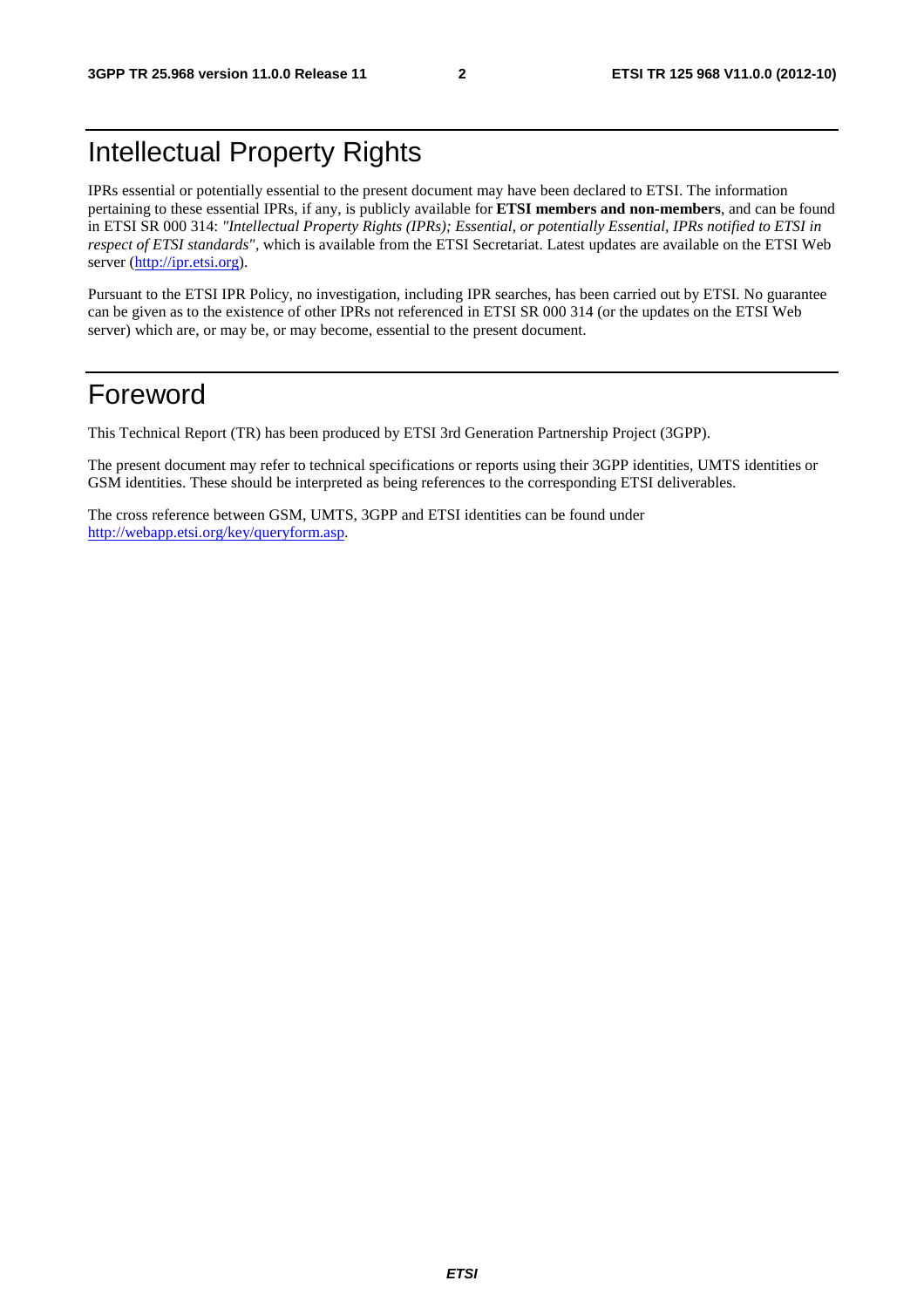$\mathbf{3}$ 

# Contents

| Annex A:         |  |
|------------------|--|
| 8.2              |  |
| 8.1              |  |
| 8                |  |
|                  |  |
| 7.5.2            |  |
| 7.5.1            |  |
| 7.5              |  |
| 7.4.2            |  |
| 7.4.1            |  |
| 7.4              |  |
| 7.3              |  |
| 7.2              |  |
| 7.1              |  |
| 7                |  |
| 6.2.3            |  |
| 6.2.2            |  |
| 6.2.1            |  |
| 6.2              |  |
| 6.1.3            |  |
| 6.1.2.6          |  |
| 6.1.2.5          |  |
| 6.1.2.4          |  |
| 6.1.2.3          |  |
| 6.1.2.2          |  |
| 6.1.2.1          |  |
| 6.1.2            |  |
| 6.1.1.3          |  |
| 6.1.1.2          |  |
| 6.1.1<br>6.1.1.1 |  |
| 6.1              |  |
| 6                |  |
|                  |  |
| 5.2              |  |
| 5.1              |  |
| 5                |  |
| 4.1              |  |
| 4                |  |
|                  |  |
| 3.2<br>3.3       |  |
| 3.1              |  |
| 3                |  |
|                  |  |
| 2                |  |
| 1                |  |
|                  |  |
|                  |  |
|                  |  |
|                  |  |
|                  |  |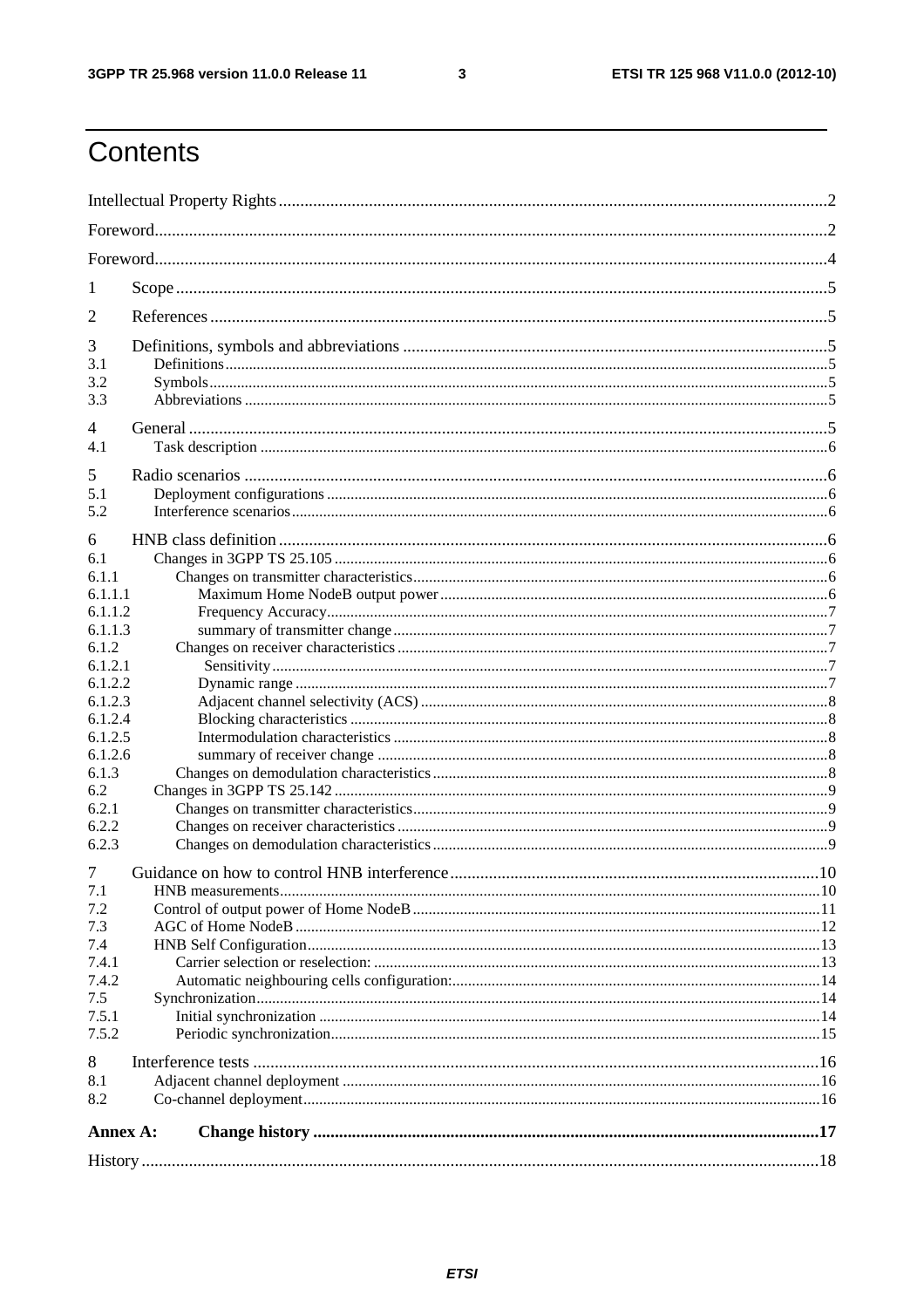# Foreword

This Technical Report has been produced by the  $3<sup>rd</sup>$  Generation Partnership Project (3GPP).

The contents of the present document are subject to continuing work within the TSG and may change following formal TSG approval. Should the TSG modify the contents of the present document, it will be re-released by the TSG with an identifying change of release date and an increase in version number as follows:

Version x.y.z

where:

- x the first digit:
	- 1 presented to TSG for information;
	- 2 presented to TSG for approval;
	- 3 or greater indicates TSG approved document under change control.
- y the second digit is incremented for all changes of substance, i.e. technical enhancements, corrections, updates, etc.
- z the third digit is incremented when editorial only changes have been incorporated in the document.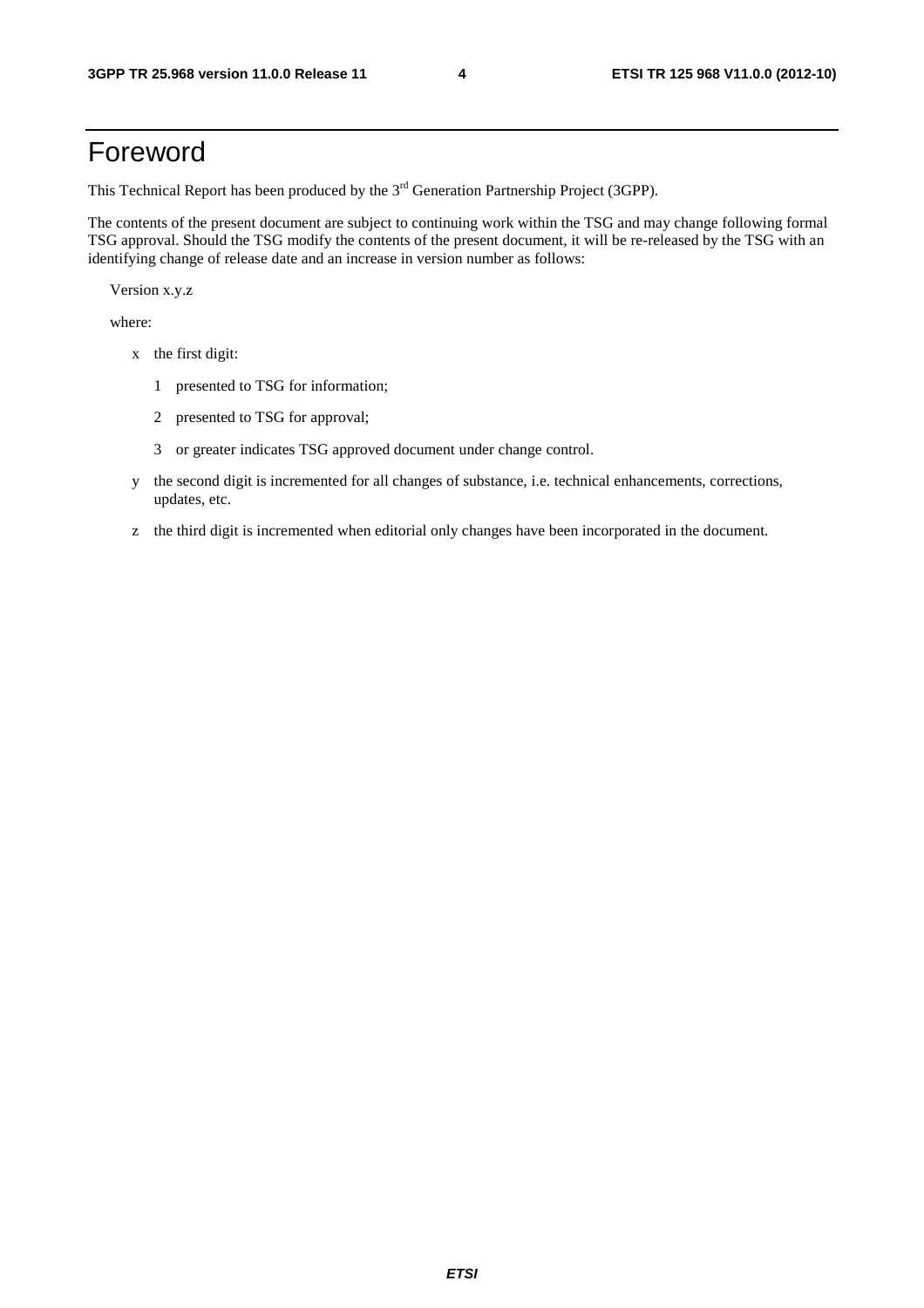# 1 Scope

This document is a technical report which was requested in the Objective of the RAN4 work item description "1.28Mcps TDD Home NodeB RF requirements" [1]. The goal of this technical report is to describe the agreed approach towards the RF related issues raised in [1]:

- A) The existing 1.28Mcps BS classes did not fully address the RF requirements of the Home NodeB application. Proposals for changes to radio performance requirement specifications TS 25.105 are therefore provided in this report, together with the proposals for the test specification TS 25.142.
- B) The report intends to provide guidance to mitigate interference and clarify some interference cases

# 2 References

The following documents contain provisions which, through reference in this text, constitute provisions of the present document.

- References are either specific (identified by date of publication, edition number, version number, etc.) or non-specific.
- For a specific reference, subsequent revisions do not apply.
- For a non-specific reference, the latest version applies. In the case of a reference to a 3GPP document (including a GSM document), a non-specific reference implicitly refers to the latest version of that document in the same Release as the present document.
- [1] R4-091435, "WI on 1.28Mcps TDD Home NodeB RF Requirements", 3GPP RAN WG#46 Sanya China Dec.2009 TD Tech, CMCC, CATT, Picochip Designs, ZTE
- [2] R4-091232, "25.866 TR on 1.28Mcps TDD Home NodeB ", 3GPP RAN WG#46 Sanya China Dec.2009 TD Tech

# 3 Definitions, symbols and abbreviations

For the purposes of the present document, the terms and definitions given in TR 21.905 [54] and the following apply. A term defined in the present document takes precedence over the definition of the same term, if any, in TR 21.905 [54].

# 3.1 Definitions

3.2 Symbols

### 3.3 Abbreviations

DL Downlink, the RF path from BS to UE UL Uplink, the RF path from UE to BS

# 4 General

As agreed in the work item proposal [1]: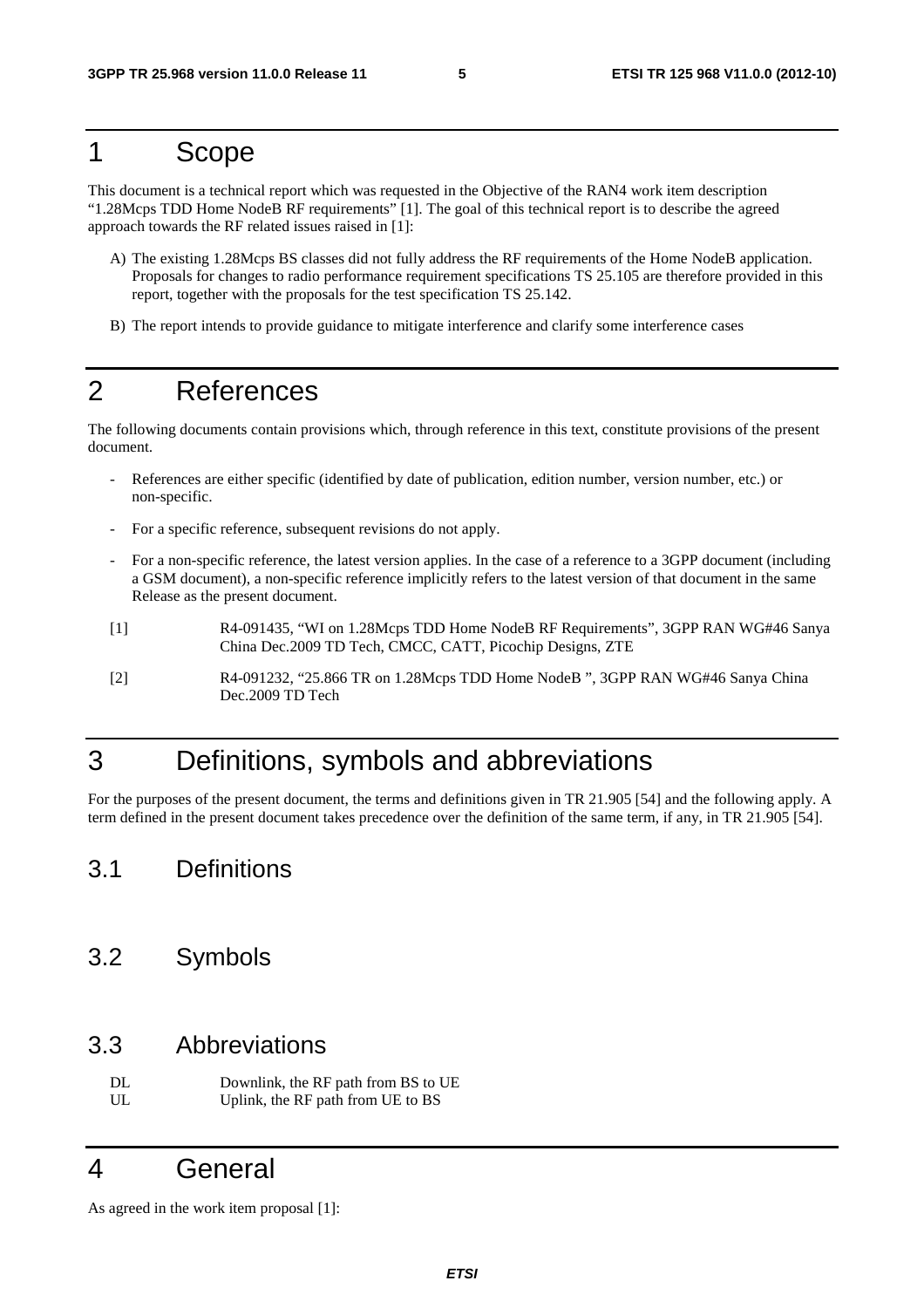An increasing need for 1.28Mcps TDD Home NodeBs is observed to provide attractive services and data rates in home environments in China as a consequence of a large number of TD-SCDMA subscribers within recent years.

Whereas UTRAN is not optimally suited for this application, as it was developed and defined under the assumption of coordinated network deployment. Actually home NodeBs are typically associated with uncoordinated and large scale deployment.

Aim of this work item is to amend the 1.28Mcps TDD Home NodeB related RF specifications as suggested in the RAN4 specific part of TR 25.866 to support the Home NodeBs application. No changes to the UE RF specifications are foreseen.

### 4.1 Task description

TR 25.866 suggests that the existing 1.28Mcps TDD Base Station classes do not fully address the RF requirements of the Home NodeB application. TR 25.866 summarises the areas where changes to TS 25.105 are expected to transmitter characteristics, receiver characteristics and performance respectively. And guidance to mitigate interference and interference test are needed to be investigated. Correspondingly, there are 2 objects in this WI,

- To update the RF requirement specification TS 25.105 as suggested by TR 25.866.
- Guidance to mitigate interference and interference test are need clarification.

# 5 Radio scenarios

### 5.1 Deployment configurations

5.2 Interference scenarios

# 6 HNB class definition

# 6.1 Changes in 3GPP TS 25.105

This section describes the changes to BS RF requirements specifications TS 25.105

### 6.1.1 Changes on transmitter characteristics

#### 6.1.1.1 Maximum Home NodeB output power

**Maximum output power,** Pmax, of the base station is the mean power level per carrier of the base station measured at the antenna connector in a specified reference condition. The period of measurement shall be a transmit timeslot excluding the guard period. Considering interference of Home NodeB, it is suggested that Home NodeB output power should be controlled. According to TR25.866, Considering two common Home NodeB scenarios(Home and small-scale corporation), the following two Max. output power level are recommended in Table 6.1.1.1-1.

| Table 6.1.1.1-1: Recommended power of Home NodeB |  |
|--------------------------------------------------|--|
|--------------------------------------------------|--|

| Power class | <b>Max. output Power</b> | <b>Scenario</b>                |
|-------------|--------------------------|--------------------------------|
|             | 20 mW (13dBm)            | Home                           |
|             | 100 mW(20dBm)            | <b>Small-scale Corporation</b> |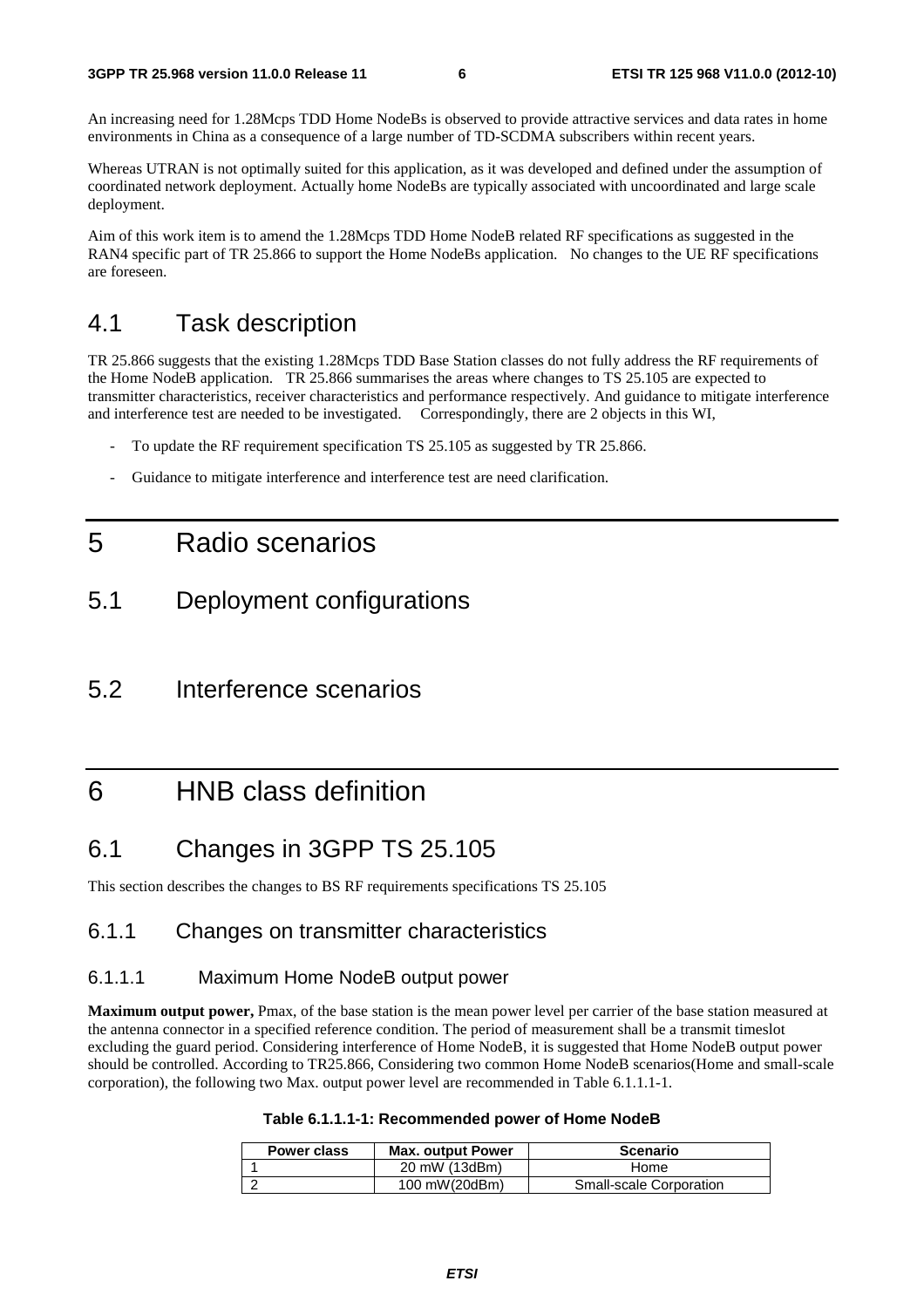Correspondingly, the rated output power, PRAT, of the Home NodeB is suggested to be specified in the TS 25.105.

In summary, two types of Home NodeB should be defined in specifications, that is,

- type 1: the output power of the Home NodeB is limited to 20 dBm
- type 2: the output power of the Home NodeB is limited to 13 dBm

A minimum requirements was also introduced: In normal conditions, the Base station maximum output power shall remain within +2 dB and -2dB of the manufacturer's rated output power. In extreme conditions, the Base station maximum output power shall remain within +2.5 dB and -2.5dB of the manufacturer's rated output power. In certain regions, the minimum requirement for normal conditions may apply also for some conditions outside the range of conditions defined as normal.

#### 6.1.1.2 Frequency Accuracy

Considering Home NodeBs are usually deployed at home and office, it is most likely that the serving UEs are in slow mobility profile and a consensus was reached that the Home NodeB is expected to support UE speeds up to 30km/h speed during the 1.28Mcps TDD Home NodeB SI.

According to 25.866 simulation results, the Home NodeB modulated carrier frequency can be relaxed to 0.25 PPM.

#### 6.1.1.3 summary of transmitter change

The changes on transmitter characteristics in TS 25.105 are summarised in the following table.

| <b>Section</b> | <b>Requirement</b>                   | <b>Discussion / Required Changes</b>                                                                                 |  |
|----------------|--------------------------------------|----------------------------------------------------------------------------------------------------------------------|--|
| 4.2            | Base station classes                 | Add a new BS class - Home NodeB. Home NodeBs are characterized by<br>requirements derived from Femto Cell scenarios. |  |
| 6.2.1          | Base station maximum<br>output power | Two types of Home NodeB should be defined in specifications, that is,                                                |  |
|                |                                      | type 1: the output power of the HNB is limited to 20 dBm                                                             |  |
|                |                                      | type 2: the output power of the HNB is limited to 13 dBm                                                             |  |
| 6.3            | Frequency error                      | Added frequency error requirement for Home BS                                                                        |  |
|                |                                      | It was agreed on a minimum frequency error of 0.25ppm                                                                |  |

**Table 6.1.1.3-1: Changes on transmitter characteristics to TS 25.105** 

### 6.1.2 Changes on receiver characteristics

#### 6.1.2.1 Sensitivity

According to 3GPP TR25.866, using the reference measurement channel specified in 25.105 Annex A, the reference sensitivity level and performance of the BS shall be as specified in Table 6.1.2.1-1.

|  |  | Table 6.1.2.1-1: 1.28Mcps TDD Home NodeB reference sensitivity level |
|--|--|----------------------------------------------------------------------|
|--|--|----------------------------------------------------------------------|

| <b>BS Class</b>            | <b>Reference</b><br>measurement<br>channel data rate | <b>BS reference sensitivity</b><br>level | <b>BER</b>                 |
|----------------------------|------------------------------------------------------|------------------------------------------|----------------------------|
| 1.28Mcps TDD<br>Home NodeB | 12.2 kbps                                            | $-101$ dBm                               | BER shall not exceed 0.001 |

### 6.1.2.2 Dynamic range

Receiver dynamic range is the receiver ability to handle a rise of interference in the reception frequency channel. The receiver shall fulfil a specified BER requirement for a specified sensitivity degradation of the wanted signal in the presence of an interfering AWGN signal in the same reception frequency channel.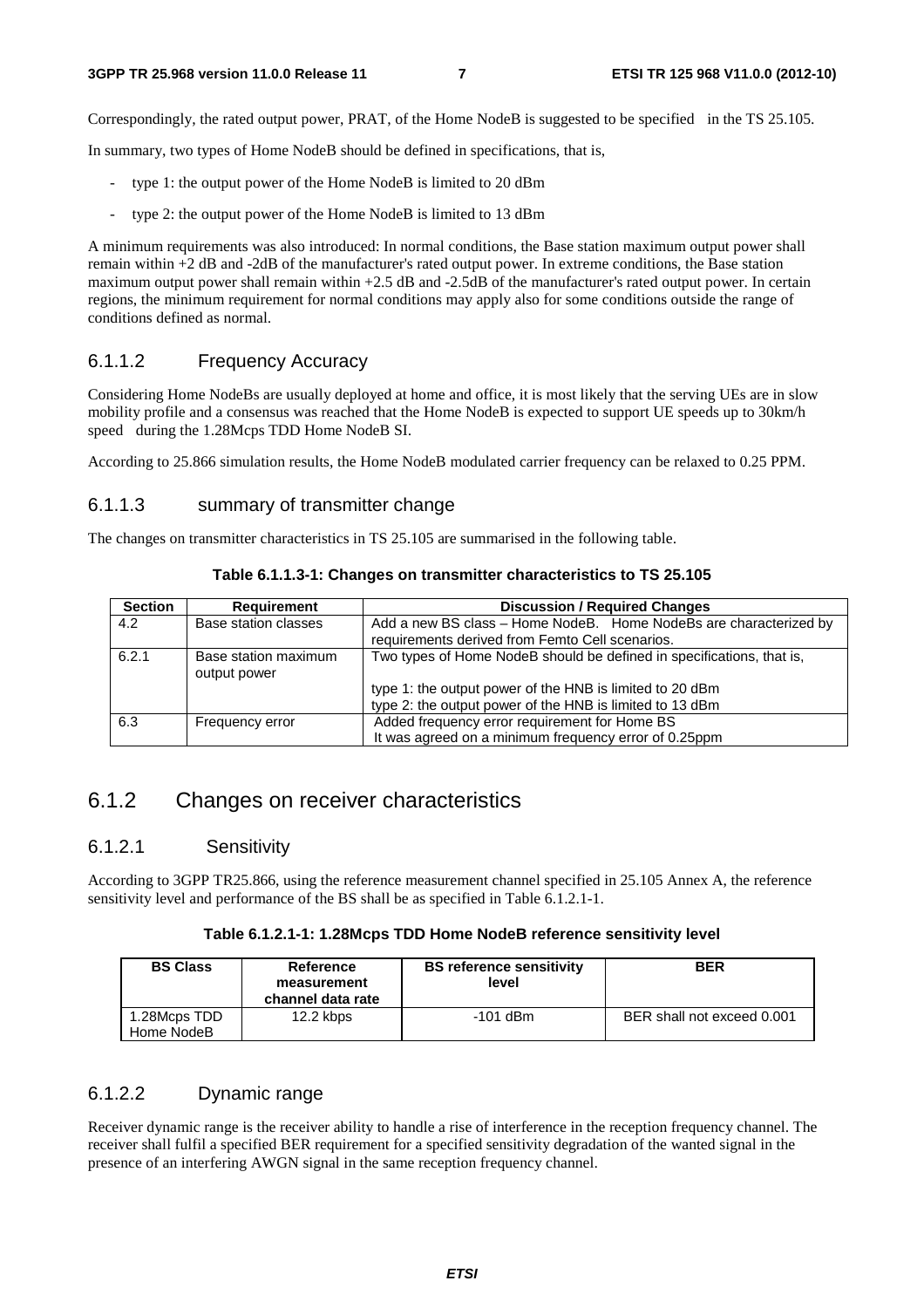Considering impact of co-channel uplink interference on the Home NodeB, it is possible that Home NodeB receiver will be exposed to strong interference signals from un-coordinated UEs. It was shown that the FDD Home NodeB dynamic range requirement needs to be extended by 20dB to protect the HNB from the strong interference signal of an un-coordinated UE. This conclusion can be reused in 1.28Mcps TDD Home NodeB.

The BER shall not exceed 0.001 for the parameters specified in Table 6.1.2.2-1.

| <b>Parameter</b>                           | Level | Unit         |
|--------------------------------------------|-------|--------------|
| Reference measurement<br>channel data rate | 12.2  | kbps         |
| Wanted signal mean power                   | -51   | dBm          |
| Interfering AWGN signal                    | -47   | dBm/1.28 MHz |

#### 6.1.2.3 Adjacent channel selectivity (ACS)

Adjacent channel selectivity (ACS) is defined as a measure of the receiver ability to receive a wanted signal at its assigned channel frequency in the presence of a single code CDMA modulated adjacent channel signal at a given frequency offset from the center frequency of the assigned channel. ACS is the ratio of the receiver filter attenuation on the assigned channel frequency to the receiver filter attenuation on the adjacent channel(s).

The BER shall not exceed 0.001 for the parameters specified in Table 6.1.2.3-1.

#### **Table 6.1.2.3-1: Adjacent channel selectivity of 1.28Mcps TDD Home NodeB Receiver**

| <b>Parameter</b>         | Level    | Unit |
|--------------------------|----------|------|
| Reference measurement    | 12.2     | kbps |
| channel data rate        |          |      |
| Wanted signal mean power | $-7^{-}$ | dBm  |
| Interfering AWGN signal  | -28      | dBm  |

#### 6.1.2.4 Blocking characteristics

Blocking requirement of Home NodeB is same as Local Area BS.

#### 6.1.2.5 Intermodulation characteristics

Intermodulation requirement of Home NodeB is same as Local Area BS.

#### 6.1.2.6 summary of receiver change

The changes on receiver characteristics in TS 25.105 are summarised in the following table.

| <b>Section</b> | <b>Requirement</b>                 | <b>Discussion / Required Changes</b>       |
|----------------|------------------------------------|--------------------------------------------|
| 7.2            | Reference sensitivity<br>level     | Added requirement for Home NodeB.          |
| 7.3            | Dynamic range                      | Added minimum requirement for Home NodeB.  |
| 7.4            | ACS.                               | Added minimum requirement for Home NodeB.  |
| 7.5            | <b>Blocking characteristics</b>    | Added minimum requirements for Home NodeB. |
| 7.6            | Intermodulation<br>characteristics | Added minimum requirements for Home NodeB. |

### 6.1.3 Changes on demodulation characteristics

To Multi-path Fading environment shown in Table B.2 of 25.105, case 1 is recommended for 1.28Mcps TDD Home NodeB demodulation.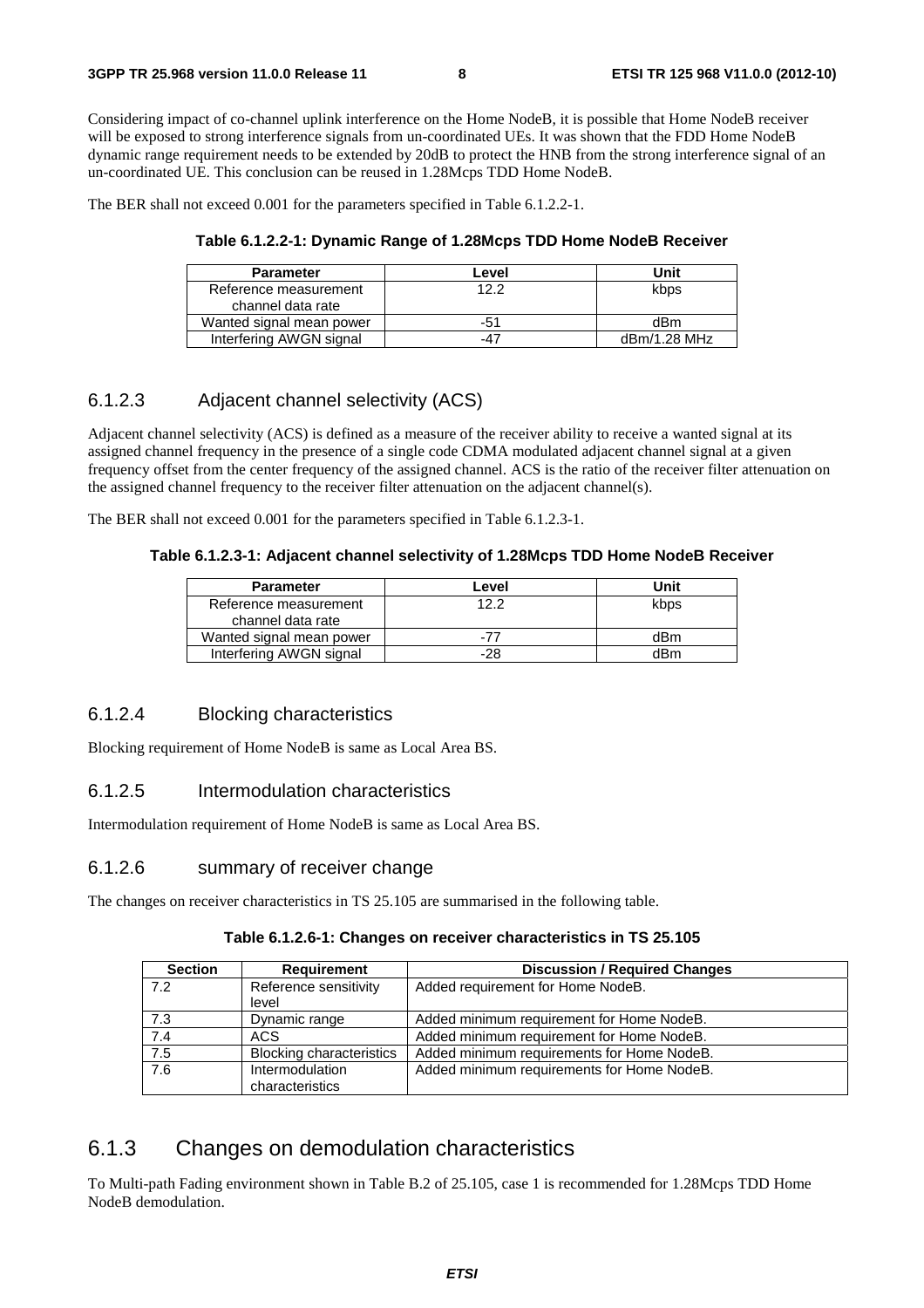To Propagation Conditions for Multipath Fading Environments for E-DCH Performance Requirements for 1,28 Mcps TDD shown in Table B.2A of 25.105, ITU Pedestrian A speed 3km/h (PA3), ITU Pedestrian B speed 3km/h (PB3) and ITU vehicular A speed 30km/h (VA30) are suitable to 1.28Mcps TDD Home NodeB.

To Parameters in static propagation conditions and multipath Case 1 channel, Ioc will be changed according to sensitivity of Home NodeB.

# 6.2 Changes in 3GPP TS 25.142

This section describes the considered changes to base station conformance testing.

### 6.2.1 Changes on transmitter characteristics

The changes on transmitter characteristics in TS 25.142 are summarised in the following tables. Requirements which are not shown are applicable to Home NodeB without any modifications from the existing specifications.

**Table 6.2.1-1: Changes on transmitter characteristics to TS 25.142** 

| <b>Section</b> | Requirement                          | <b>Discussion / Required Changes</b>                                                                                 |  |
|----------------|--------------------------------------|----------------------------------------------------------------------------------------------------------------------|--|
| 6.2            | Base station maximum<br>output power | Two types of Home NodeB should be defined in specifications, that is,                                                |  |
|                |                                      | type 1: the output power of the HNB is limited to 20 dBm<br>type 2: the output power of the HNB is limited to 13 dBm |  |
| 6.3            | Frequency stability                  | Added frequency stability requirement for Home NodeB<br>It was agreed on a minimum frequency error of 0.25ppm        |  |

### 6.2.2 Changes on receiver characteristics

The changes on receiver characteristics in TS 25.142 are summarised in the following table.

|  | Table 6.2.2-1: Changes on receiver characteristics in TS 25.142 |
|--|-----------------------------------------------------------------|
|--|-----------------------------------------------------------------|

| <b>Section</b> | <b>Requirement</b>                 | <b>Discussion / Required Changes</b>       |  |  |
|----------------|------------------------------------|--------------------------------------------|--|--|
| 7.2            | Reference sensitivity<br>level     | Added requirement for Home NodeB.          |  |  |
| 7.3            | Dynamic range                      | Added minimum requirement for Home NodeB.  |  |  |
| 7.4            | ACS                                | Added minimum requirement for Home NodeB.  |  |  |
| 7.5            | <b>Blocking characteristics</b>    | Added minimum requirements for Home NodeB. |  |  |
| 7.6            | Intermodulation<br>characteristics | Added minimum requirements for Home NodeB. |  |  |

### 6.2.3 Changes on demodulation characteristics

To Multi-path Fading environment shown in Table B.2 of 25.142, case 1 is recommended for 1.28Mcps TDD Home NodeB demodulation.

To Propagation Conditions for Multipath Fading Environments for E-DCH Performance Requirements for 1,28 Mcps TDD shown in Table B.2A of 25.142 , ITU Pedestrian A speed 3km/h (PA3),ITU Pedestrian B speed 3km/h (PB3) and ITU vehicular A speed 30km/h (VA30) are suitable to 1.28Mcps TDD Home NodeB.

To Parameters in static propagation conditions and multipath Case 1 channel, Ioc will be changed according to sensitivity of Home NodeB.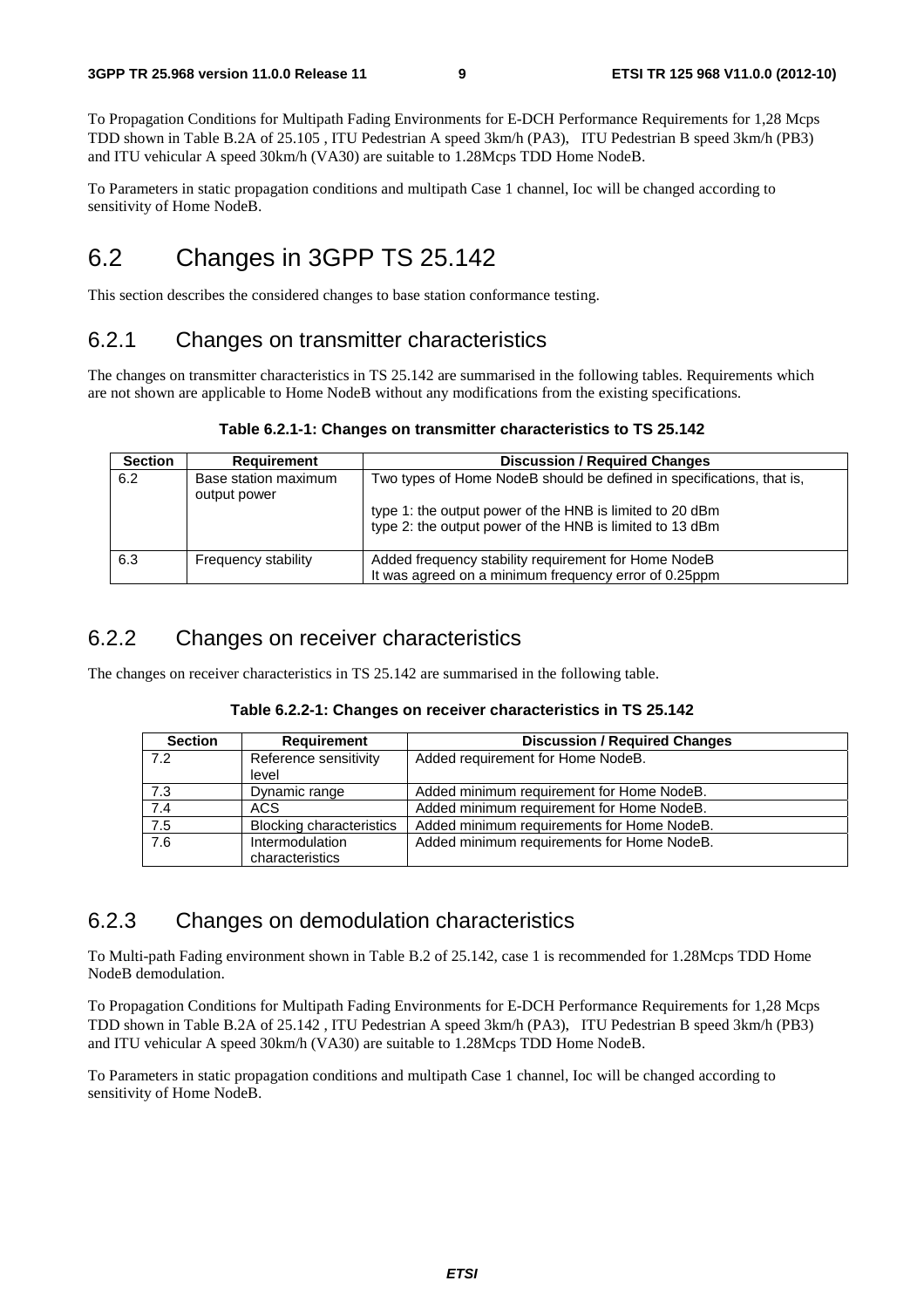# 7 Guidance on how to control HNB interference

### 7.1 HNB measurements

The HNB and its HUE can perform some measurements from the surrounding HNB, Macro UE, HUE and Macro NodeB (MNB) such that HNB can apply some algorithms to perform interference mitigation and maintain the HNB coverage. The potential measurements collected by HNB can be through the Connected Mode UEs attached to the HNB during normal operation mode or via a DL Receiver function within the HNB itself in self-configuration mode. Such DL receiver function is also called Network Listen Mode (NLM) or "HNB Sniffer". The following measurements can be performed by the HNB and its attached HUE and utilized for interference mitigation.

#### 1) P-CCPCH RSCP:

- HNB can inform its DL Receiver HUE perform the PCCPCH RSCP measurement of the neighbouring cells including the Macro NodeB and HNB and report it to the HNB. Based on the measurement, the HNB can estimate the DL interference from neighbouring cell to the HUE, further HNB can control the transmit power of HUE such that the HUE's UL interference to other cells (HNB and Macros) at a reasonable level.
- In "Sniffer mode", HNB itself can also perform the P-CCPCH RSCP of the neighbouring cells including the Macro NodeB and HNB and can estimate the DL interference towards the HUE. Base on the measurement, HNB can control the HUE transmit power such that the HUE UL interference to other cells (HNB and Macros) at a reasonable level.
- As the 1.28Mcps TDD system usually operate in multiple carrier, the measurements of the PCCPCH RSCP and UTRA RSSI can help the HNB choose the proper carrier with less interference to reside on or estimate the potential interference from the neighboring cell to the HUE, such that it can perform the power control or shift to another carrier to avoid the interference.

#### 2) ISCP:

- HNB can perform the ISCP measurement in a specified time slot in uplink and thus it can estimate the interference from neighbouring cell in both UL and DL. If the ISCP measurement value is larger than a predefined threshold (where an interfering MUE is close to HNB), which would mean the MUE's Tx power cause significant interference towards the HNB, HNB can choose to shift to work in another carrier to avoid the strong UL interference or communicate with the interfering cell to coordinate the interference.

 -HNB can inform the HUE perform the ISCP and report the ISCP measurement in DL. Judging from the report, HNB can estimate the interference level such that it can perform transmit power control or coordinate the HUE to another timeslot or carrier to avoid the interference.

- 3) Midamble Strength of Neighbouring Cells:
	- By self-configuration, HNB can have the neighbouring cell list and the midamble sequences used by the neighbouring cells. When HNB experiences the strong interference in UL, it can find the potential interfering cell by estimating the Midamble strength of the potential cells for the neighbouring list such that HNB can avoid the strong interference by shifting to another carrier or scheduling HUE to another UL time slot.
	- As 1.28Mcps TDD system operate in multiple carriers, usually only the primary carrier have the P-CCPCH, when HUE experience some strong interference from the secondary carrier of some neighbouring cells in DL, HUE can estimate the interference strength by estimating the midamble strength of the potential neighbouring cells and report to the HNB. Base on the report, some interference management can be performed by the HNB.
- 4) Macro/HNB Cell to HNB Pathloss:
	- In self-configuration mode, HNB can read the BCH of macro cell and neighbouring HNB and know the transmit power of the P-CCPCH. Knowing the P-CCPCH transmit power and the received power of the P-CCPCH, HNB can deduce the pathloss from Macro cell or neighbouring HNB to HNB. By knowing the Pathloss from Macro Cell/Neighbouring to HNB, HNB can adjust it's transmit power or control the transmit power of the HUE such that it have less interference to the neighbouring or it can control the DL and UL performance at a reasonable level.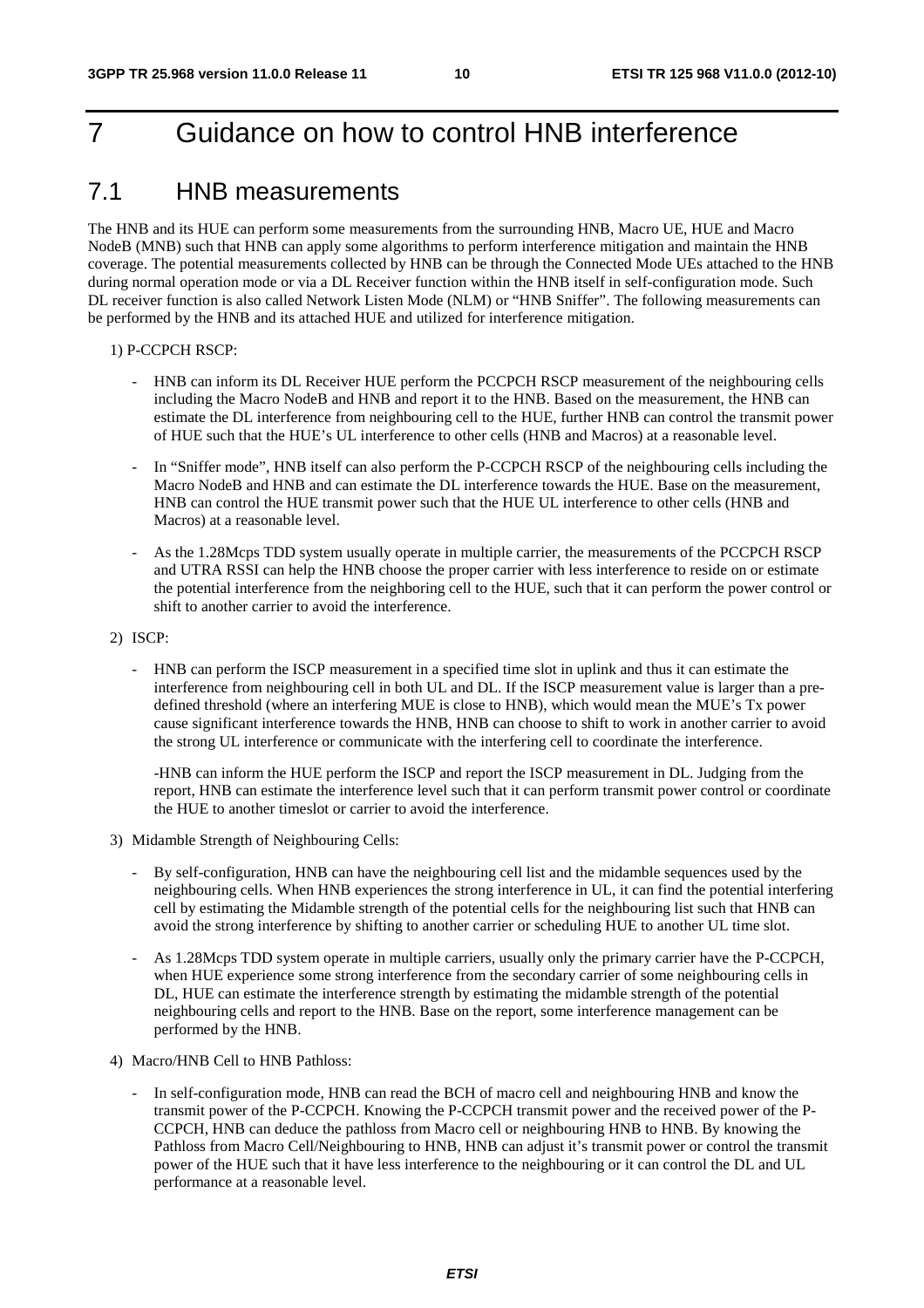The HNB can have the Cell ID or LAC or RAC information in self-configuration and normal configuration by performing the physical layer measurement and reading BCH of macro cell and neighbouring HNB. Based on the measurements, HNB can identify its surrounding macrocells and other HNBs nearby, and broadcast the information to the HUE to have HUE distinguish the HNB cell and Macro Cell for purposes such as mobility handling and cell reselection etc.

# 7.2 Control of output power of Home NodeB

Considering interferences between Home NodeB and Macro BS and among Home NodeBs, interference scenarios are listed in Table 1 and shown in Figure 1 and Figure 2. To scenario 2, Home NodeB Downlink will interfere with Macro UE. The worst case is that the Macro UE is close to Home NodeB and Macro UE located at the cell edge of Macro BS. Of course, the output power of Home NodeB is big factor to this scenario. To scenario 6, Home NodeB Downlink will interfere with HUE which belongs to other Home NodeB.

| <b>Number</b> | Aggressor                              | <b>Victim</b>                   |
|---------------|----------------------------------------|---------------------------------|
|               | UE attached to Home Node B<br>(Uplink) | Macro Node B Uplink             |
| 2             | Home Node B (Downlink)                 | Macro Node B Downlink (UE)      |
| 3             | UE attached to Macro Node B (Uplink    | Home Node B Uplink              |
| 4             | Macro Node B (Downlink)                | Home Node B Downlink            |
| 5             | UE attached to Home Node B (Uplink     | Home Node B Uplink (Home NodeB) |
| 6             | Home Node B (Downlink)                 | Other Home Node B Downlink (UE) |

#### **Table 7.2-1: Interference Scenarios**

3GPP 25.866 gives the simulation result of scenario 2. It is shown results in high outage probability and throughput loss are indicated at locations where the macro P-CCPCH and HSDPA are fairly weak for the co-channel deployment. In this case the interference can be reduced for example by lowering the Home NodeB maximum output power. According to the simulation results, there is a need to set the maximum Home NodeB output power to lower than 0dBm, or in some cases even below that, in order to obtain an acceptable "coverage vs. interference" trade-off.

The adjacent channel deployment is found to work much better. The Home NodeB maximum output power could be much higher than the co-channel deployment scenario. However, assuming some form of downlink interference control also for the adjacent channel scenario could further improve the HNB performance.

In this scenario, Home NodeB should have capability to know the interference strength between Macro UE and Home NodeB. e.g. Home NodeB measure uplink interference result from Macro UE. If uplink interference is beyond the limitation which is set by Home NodeB itself, Home NodeB can suppose that Macro UE is approaching Home NodeB, and Home NodeB will decrease the output power of Home NodeB. If uplink interference is below the limitation which is set by Home NodeB itself, Home NodeB will ignore interference from Macro UE, common power control algorithm are applied to power control of Home NodeB.

It is also a solution that Maximum output power of Home NodeB will be set according to P-CCPCH RSCP of Macro BS for mitigating Macro UE interference result from Home NodeB, especially when Macro UE is at the edge of the cell with bad reception quality. In detail, When Home NodeB is close to Macro BS, Home NodeB can be set high output power because Macro UE have good reception quality in this area. When Home NodeB is the edge of cell, Home NodeB can be set low output power because Macro UE have bad reception quality in this area. Additionally, if P-CCPCH RSCP of Macro BS is so low that no Macro BS can have in the vicinity of Home NodeB. In this case, Home NodeB can transmit with maximum output power.

3GPP 25.866 gives the simulation result of scenario 6. It is shown that frequency reuse 3 can increase the throughput of Home NodeB. In order to enhance the throughput of HNB, more frequency band should be reserved for Home NodeB. In this scenario, the distance between Home NodeBs is key point to mitigate interference. However, it is managed by operators. So it is suggested that Home NodeB should have capability to know the uplink interference strength.

<sup>5)</sup> Cell ID, LAC and RAC Measurements: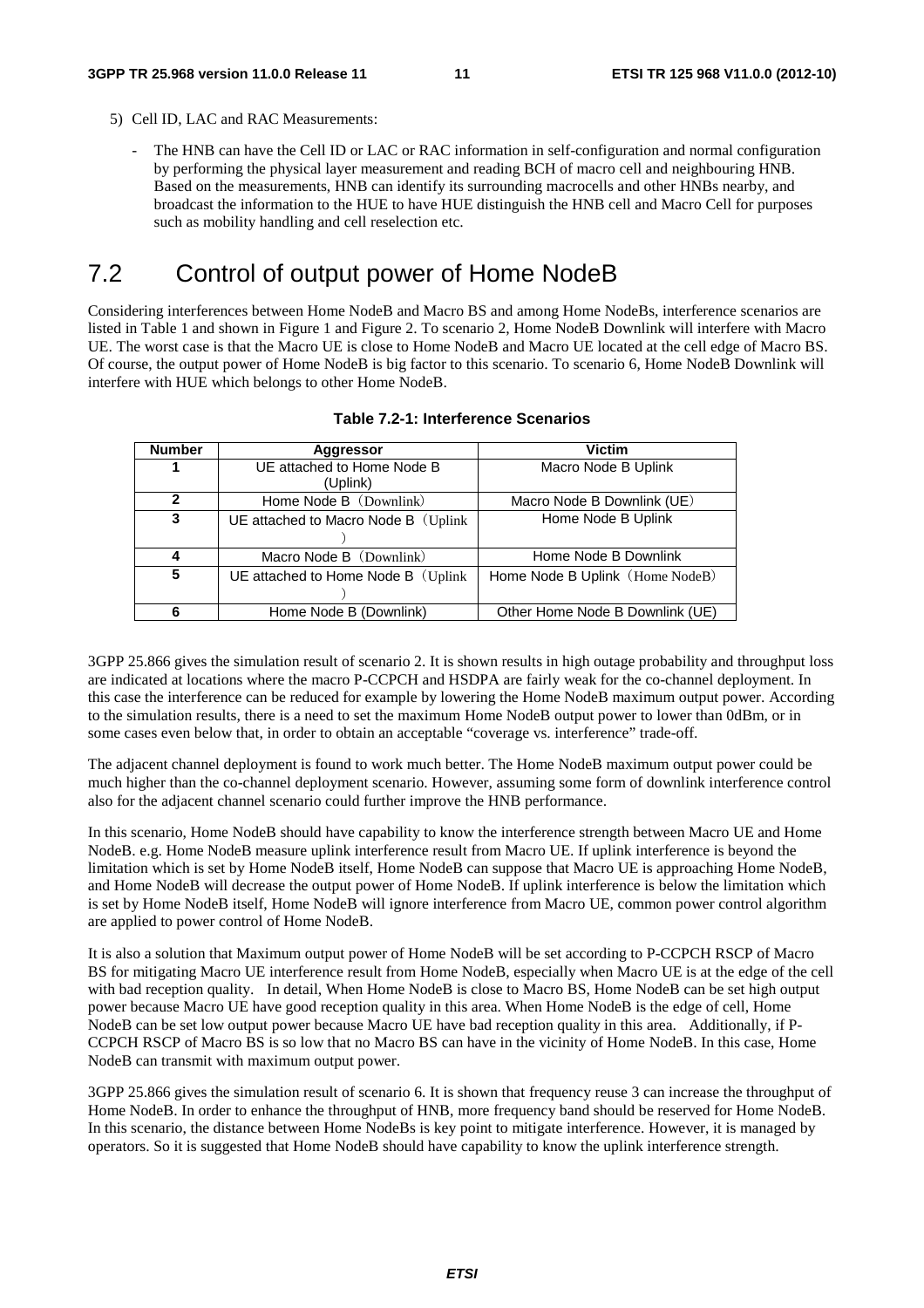

**Figure 7.2-1: Interference Scenarios 1, 2, 3 and Scenarios 4** 



**Figure 7.2-2: Interference Scenarios 5 and Scenarios 6** 

It is suggested that control of output power can be one of efficient interference mitigation method. It is also suggested that Home NodeB should have capability to know the uplink interference strength. And Maximum output power of Home NodeB will be set according to P-CCPCH RSCP of Macro BS for mitigating Macro UE interference result from Home NodeB, especially when Macro UE is at the edge of the cell with bad reception quality.

# 7.3 AGC of Home NodeB

AGC(Automatic Gain Control) is an alternative mitigation technique to address UL interference from uncontrolled UEs towards the HNB and increase in noise rise from a HUE that cannot be powered down due to limited dynamic range.

25.866 gives that 1.28Mcps TDD Home NodeB dynamic range requirement needs to be extended by 20dB to protect the HNB from the strong interference signal of an un-coordinated UE. Dynamic range of 1.28Mcps TDD Home NodeB is also asked that the BER shall not exceed 0.001 for the parameters specified in shown in Table 7.3-1.

|  |  |  | Table 7.3-1: Dynamic Range of 1.28Mcps TDD Home NodeB Receiver |
|--|--|--|----------------------------------------------------------------|
|--|--|--|----------------------------------------------------------------|

| <b>Parameter</b>                           | Level | Unit         |
|--------------------------------------------|-------|--------------|
| Reference measurement<br>channel data rate | 122   | <b>Kbps</b>  |
| Wanted signal mean power                   | -51   | dBm          |
| Interfering AWGN signal                    | -47   | dBm/1.28 MHz |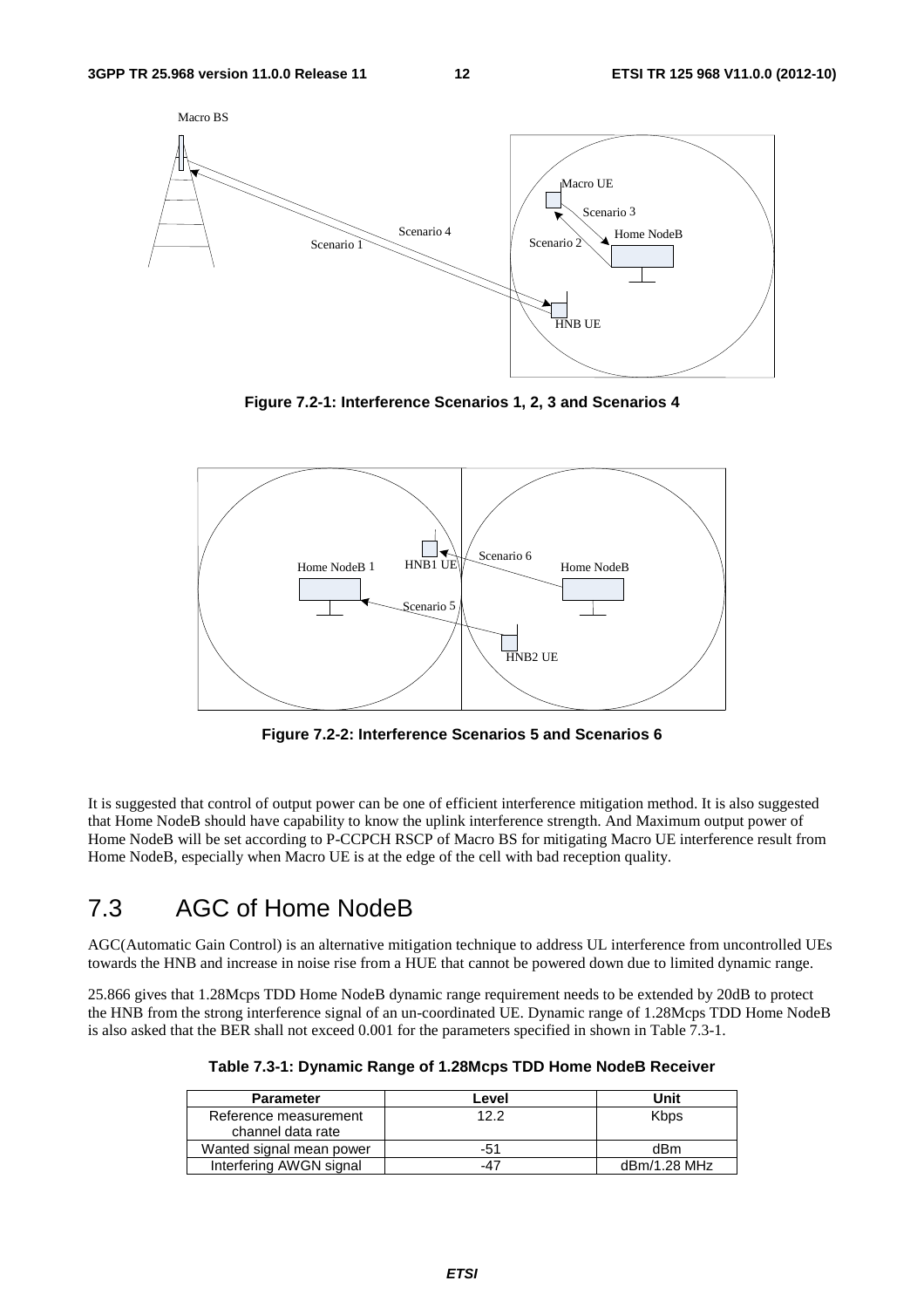Adjacent channel selectivity (ACS) requirement is also tighten. The BER shall not exceed 0.001 for the parameters specified in Table 7.3-2. The interfering AWGN signal is increased to -28dBm.

**Table 7.3 -2: Adjacent channel selectivity of 1.28Mcps TDD Home NodeB Receiver** 

| <b>Parameter</b>         | Level | Unit |
|--------------------------|-------|------|
| Reference measurement    | 122   | kbps |
| channel data rate        |       |      |
| Wanted signal mean power | $-7-$ | dBm  |
| Interfering AWGN signal  | -28   | dBm  |

This mitigation approach is based on dynamic control of the receiver gain or UL attenuation, also known as AGC(Automatic Gain Control). Because receiver performance is increased, Home NodeB Uplink is no longer blocking by interfering UE.

Home NodeB can adjust the receiver gain or UL attenuation, driven by UL measurements. Blocking levels of UL noise rise due to interference can be detected and the receiver gain reduced accordingly. This adjustment would only need to be made temporarily while the UL interference was strong and as soon as the noise rise was seen to fall the receiver gain could be returned to its normal operating value.

Home NodeB would response this adjustment quickly when the UL interference is strong or noise rise from a HUE is high and slowly decay with time, e.g., to accommodate variations in interference due to bursty traffic. Therefore, it is crucial to determine the correct amount of attenuation that will improve the HUE's performance without degrading the MUEs.

It is suggested that AGC can be one of efficient interference mitigation method to Home NodeB.

# 7.4 HNB Self Configuration

Self configuration can be applied in HNB to mitigate the interference between HNB and neighbour Macro NodeB/neighbour HNB. The trigger of HNB self configuration could be power up, event triggered or periodical measurement report. The following self configuration can be performed by the HNB to mitigate the interference between HNB and Macro NodeB.

### 7.4.1 Carrier selection or reselection:

In general, HNB should have abilities to select a carrier frequency using the information of DL and UL interference measurement. For example, HNB or HNB controlled HUE can measure the P-CCPCH RSCP or DL/UL Timeslot ISCP of neighbour Macro NodeB or HNB. When HNB is power on or self configuration is triggered by interference measurement, HNB should select a carrier frequency with smallest interference as its operating frequency.

As the 1.28Mcps TDD system usually operate in multiple carriers, HNB need to detect the carrier occupation status of neighbour cell's primary frequency and secondary frequency.

- If DwPTS or P-CCPCH is detected on one candidate carrier, this carrier can be affirmed to be occupied by one neighbour cell's primary frequency. Furthermore, HNB can decode the BCH channel to differentiate the neighbour Macro NodeB and HNB.
- If no DwPTS or P-CCPCH is detected on one carrier, HNB or HNB controlled HUE can measure the RTWP or UL/DL ISCP of the candidate carrier. If the RTWP or ISCP is higher, this carrier may be occupied by neighbour Macro NodeB or HNB's secondary frequency. HNB should select another carrier with smaller RTPW or ISCP as its working frequency.
- The HNB carrier selection priority should be: HNB secondary frequency > HNB primary frequency > Macro NodeB's secondary frequency > Macro NodeB's primary frequency.

If the frequency of Macro NodeB and HNB is pre-configured with different carrier, HNB needn't to mitigate the HNBmacro interference. HNB only need to detect the carrier occupation status of neighbour HNB's primary and secondary frequency, and select carriers with smaller interference.

If the frequency of Macro NodeB and HNB is mixed, HNB could detect and distinguish the primary frequency of neighbour Macro NodeB and HNB by BCH information, If HNB carrier selection procedure is limited to the HNB self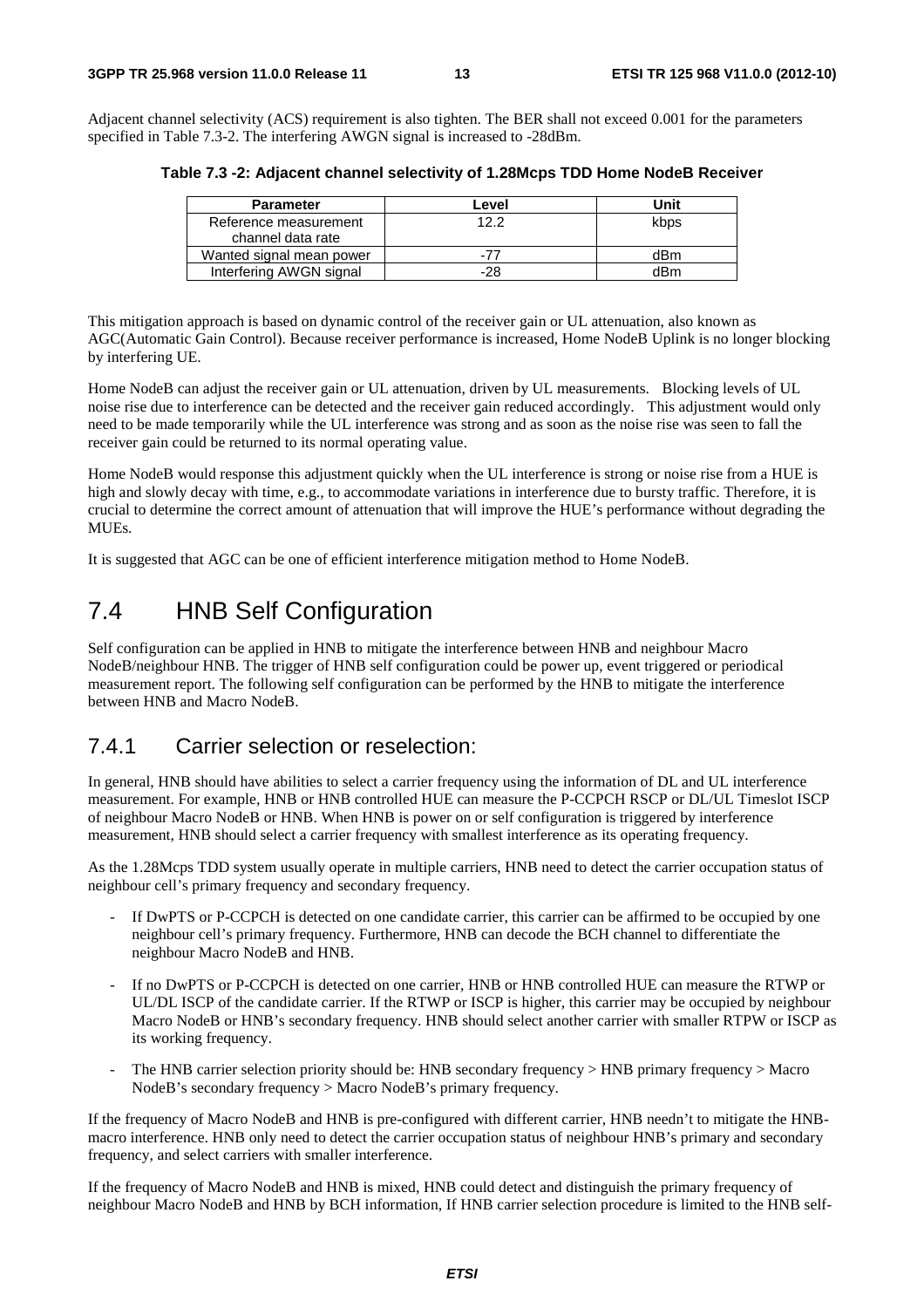obtained information, HNB can't distinguish the secondary frequency of neighbour Macro NodeB and HNB. While the HNB can report neighbour cell's ID to the network controller (i.e. Core Network, HNB-GW), the network controller can feedback the secondary frequency of the corresponding neighbour cell.

Based on the neighbour cell primary and secondary frequency measurement, HNB can mitigate the HNB-macro and HNB-HNB interference.

### 7.4.2 Automatic neighbouring cells configuration:

During the HNB self-configuration mode, HNB should be able to decode the neighbour cells broadcast information and build the following cell lists for inter-cell interference mitigation:

- Neighbour cell list including Macro NodeBs: The purpose of the neighbour list is to mitigate the UL interference of serving HNB to neighbour Macro NodeBs.
- Neighbour cell list including HNBs. The purpose of the neighbour list is to mitigate the UL interference of serving HNB to neighbour HNBs.

HNB and HUE can use the following neighbour cell organisation and SNPL reporting mechanism to control the UL interference of serving HNB to neighbour Macro NodeB and HNB.

- By searching the DwPTS of neighbour Macro NodeB and HNB, and decoding the BCH channel, HNB can get the information of neighbour Macro NodeB and HNB. If each HNB is configured with a LAC that is different from the surrounding macro cells and nearby HNBs, HNB can differentiate the neighbour Macro NodeB and HNB.
- If the neighbour cell list contains all Macro NodeB, HUE can calculation its pathloss to all intra-frequency neighbour Macro cell. In turn, HUE can estimate the mean pathloss to the serving cell (Lserv) and to each of the N neighbour cells, and report the SNPL (Serving and Neighbour cell Pathloss) to serving HNB. Based on the SNPL reporting, serving HNB can control the HUE's interference to neighbour Macro NodeBs under the predefined interference target.
- If the neighbour cell list contains neighbour HNB, HUE can calculation and report the SNPL of neighbour HNB to serving HNB. In turn, serving HNB can control the HUE's interference to neighbour HNBs under the predefined interference target.

Based on the neighbour cell self configuration in HNB, Some ISCP control method could be introduced in Home NodeB environment. E.g. the same ISCP control method as Macro NodeB or the maximum UL output power of Home UE should be limited by the self optimization process of Control HNB according to the neighbour Home Node B number and distance.

# 7.5 Synchronization

### 7.5.1 Initial synchronization

Home Node B should detect Macro Node B's DwPCH, and define its timing benchmark according to Macro Node B's DwPCH. Considering the complex deployment scenario of Home Node B networks, we advise Macro Node BS and Home Node B be deployed on different frequency band.

If Home Node B can detect multi Macro Node Bs' signal, it should select the best suitable macro cell from all candidate Macro Node Bs.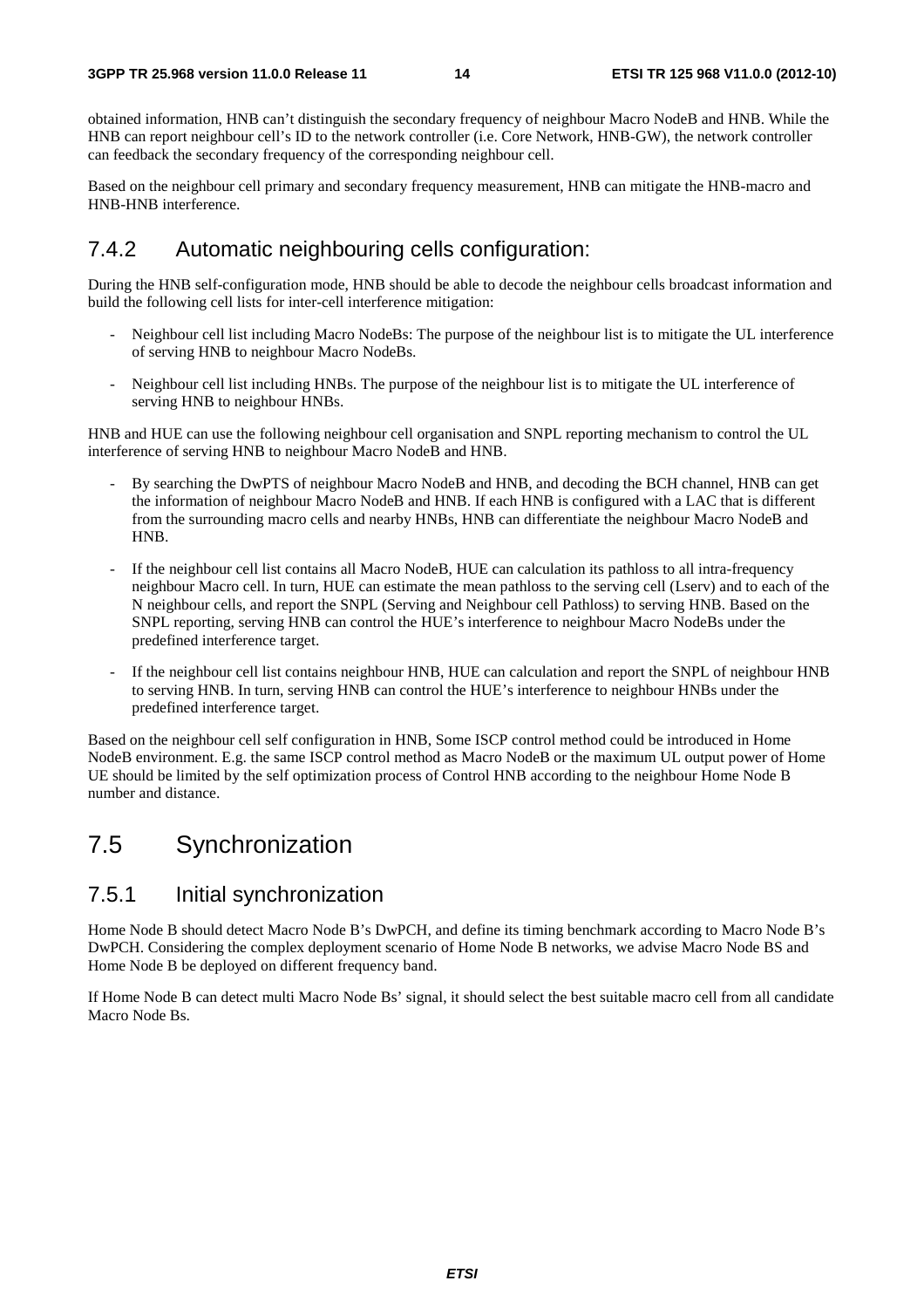

**Figure 7.5.1-1: 1.28Mcps TDD Home NodeB Timing according to Macro Node B's DwPCH** 

Figure 7.5.1-1 gives three candidate 1.28Mcps TDD Home Node B air interface timing adjust methods:

- Reference 1: The frame boundary of Home Node B precedes anchored macro one with onerady, which is given by macro Node B via a uplink synchronisation procedure;
- Reference 2: The frame boundary of Home Node B is exactly aligned with anchored macro one via uplink synchronisation procedure;
- Reference 3: Home Node B sets its frame boundary at the time point when it detects a downlink synchronisation peak, which in principle lagτadv behind anchored macro one.

If reference 1 or 2 is selected, Home Node B shall behave as a regular 1.28Mcps TDD UE and perform a 'fake' random access in its synchronization.

If Home Node B can not detect Macro Node Bs' DwPCH, according to its SON characters, Home Node B should select one empty frequency that not occupied by its neighbour Home Node Bs.

- When Home Node B is power on, it should search the best suitable Home Node B from Home Node B available frequency list, and get its timing advance.
- Apply any type of Home Node B timing reference as shown in figure 1.

### 7.5.2 Periodic synchronization

Due to cost concern, Home NodeBs' oscillators with loose timing accuracy and stability requirement were preferred. Therefore 1.28Mcps TDD Home Node B needs to periodically perform a synchronisation corroboration to amend low stability problem to enable working frequency and timing accuracy.

On top of those detection rules elaborated above, Home NodeB will establish synchronization with the macro station at regular intervals. In the technical specification of 25.866, the description of frequency accuracy for Home NodeB is as follows:

Taking the conformance of frequency accuracy in the radio interface with the maximum mobility into account, the Home NodeB modulated carrier frequency can be relaxed to 0.25 PPM.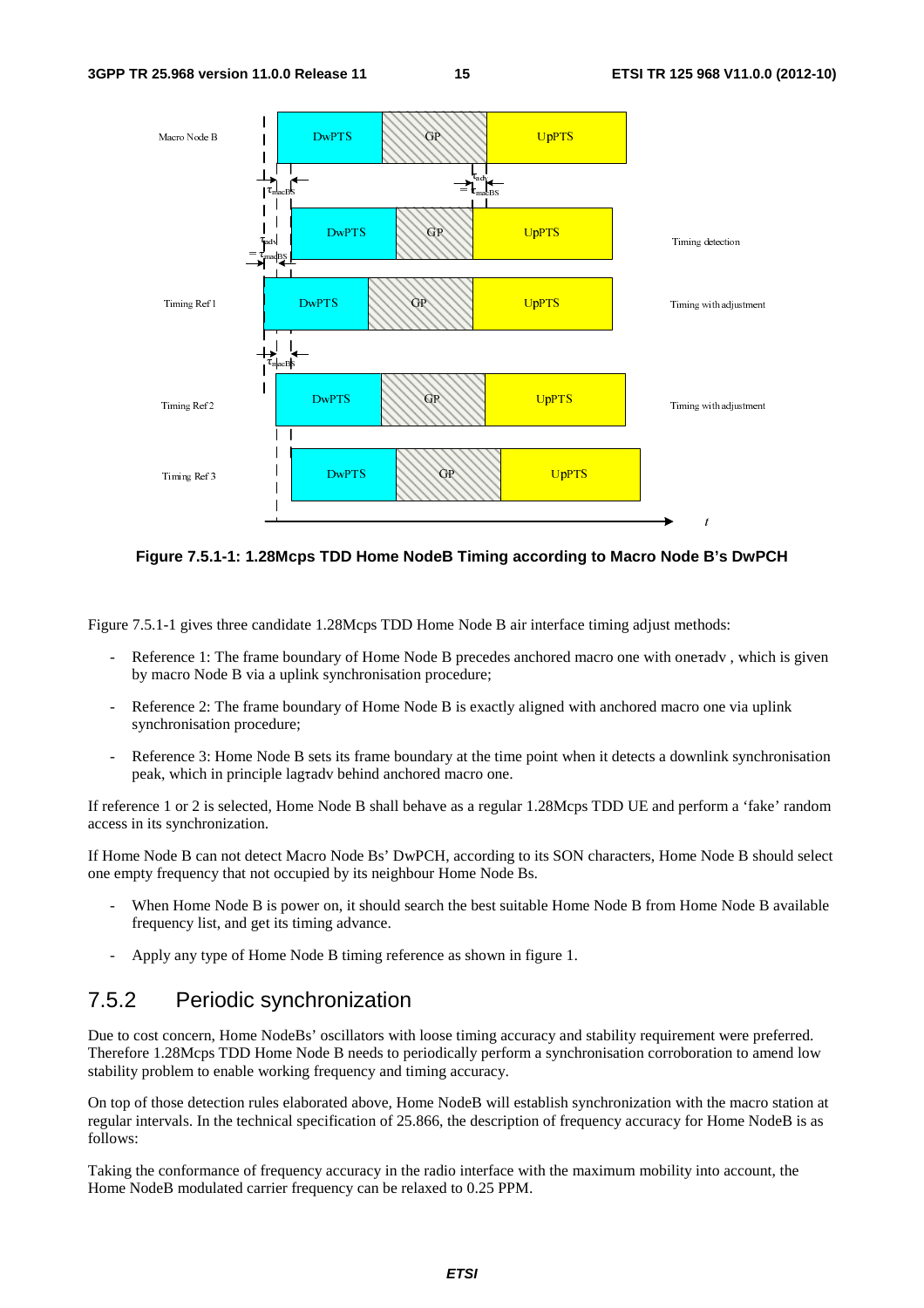So the interval of periodical synchronization will become shorter. If the Home NodeB synchronizes with macro station so frequently, the Home NodeB needs to read the downlink signal often from macro station, it will affect the communication between the Home NodeB and UE in the coverage. So we propose the UE which works in the Home NodeB cell to measure the SFN-SFN observed time difference, and UE will report the measure result to Home NodeB, if the value of SFN-SFN observed time difference is bigger than predefined threshold, the Home NodeB will change the timing using this value.

SFN-SFN observed time difference is one of UE measurement abilities. It is the time difference of the reception times of frames from two cells (serving and target) measured in the UE and expressed in chips. It is distinguished by two types. Type 2 applies if the serving and the target cell have the same frame timing.

If there is any UE in the coverage of Home NodeB, a measure of SFN-SFN observed time difference will be configured by Home NodeB for this UE. UE performs the measurement periodically, and report it by event triggered or periodically. If the reporting is event triggered, the condition of reporting is the measurement value expires the predefined threshold. If the Home NodeB receives this measure report, the Home NodeB will change the timing of itself by this value. If the UE reports the measurement periodically, the Home NodeB will compare the measurement value to one predefined threshold, if the value is bigger than threshold, the Home NodeB will align it's timing using this reference.

If there is no UE in the Home NodeB cell, the Home NodeB will use the method depicted in section 2.1 to synchronize with macro station periodically.

# 8 Interference tests

### 8.1 Adjacent channel deployment

In TR 25.866[3], the adjacent channel deployment is found to work much better. At the early stage of Home NodeB deployment, the adjacent channel deployment is suggested for use. The purpose of the test is to ensure that a Home NodeB does not cause unacceptable interference to the adjacent channel operator. The Home NodeB can use measurements such as P-CCPCH RSCP and ISCP to adjust its transmit power such that it does not cause interference for the adjacent channel operator. The core requirements are specified in 25.105[4], corresponding test requirements is also specified in 25.142 R10.

### 8.2 Co-channel deployment

In order to ensure reasonable behaviour of Home NodeB and Macro NodeB, two scenarios are considered for Home NodeB deployments: a) cell edge and b) cell centre.

When Home NodeB is deployed at the cell edge, Macro UE transmits with maximum output power and it's reception power is lowest because of far distance. In this deployment, scenario 2(downlink) and scenario 3(uplink) are concerned interference scenarios.

When Home NodeB is deployed in the centre of cell, scenario 1(uplink) and scenario 4(downlink) are concerned interference scenarios.

To interference among Home NodeBs, it is suggested to consider 2 Home NodeBs and each Home NodeB only has one UE.

Detailed test cases are FFS.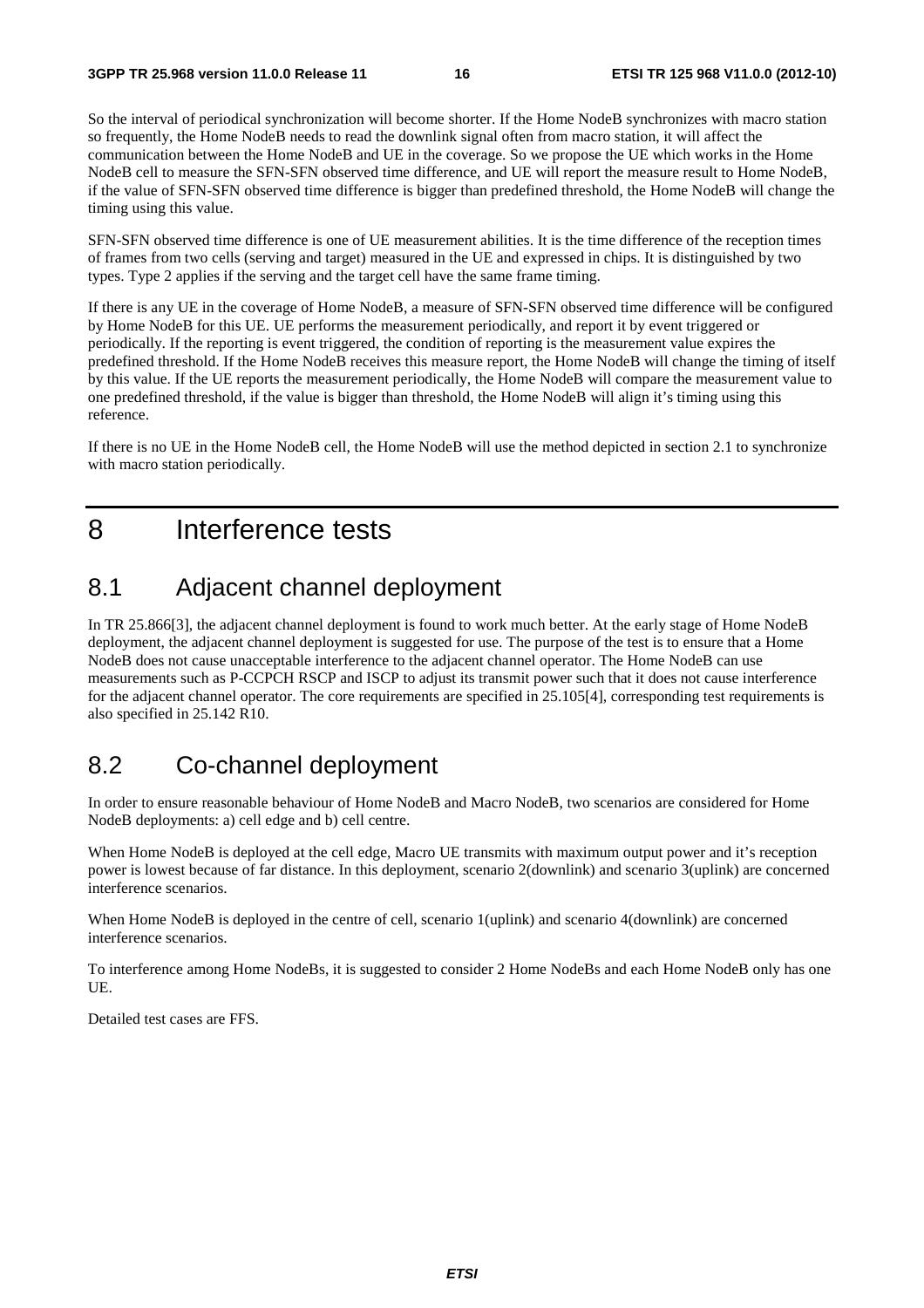# Annex A: Change history

| <b>Change history</b> |                |                   |           |  |                                                                        |       |               |
|-----------------------|----------------|-------------------|-----------|--|------------------------------------------------------------------------|-------|---------------|
| <b>Date</b>           | TSG#           | <b>TSG Doc.</b>   | <b>CR</b> |  | <b>Rev Subject/Comment</b>                                             | Old   | <b>New</b>    |
| 2010-02               | <b>RAN4#54</b> |                   |           |  | TR created                                                             |       | 0.1.0         |
| 2010-05               | RAN4#54        | R4-100490         |           |  | Text Proposal on changes of transmitter of 1.28Mcps TDD Home           | 0.1.0 | 0.2.0         |
|                       |                |                   |           |  | NodeB in 25.105                                                        |       |               |
|                       |                | R4-100491         |           |  | Text Proposal on Receiver of 1.28Mcps TDD Home NodeB in                |       |               |
|                       |                |                   |           |  | 25.105                                                                 |       |               |
|                       |                | R4-100492         |           |  | Text Proposal on changes of performance of 1.28Mcps TDD Home           |       |               |
|                       |                |                   |           |  | NodeB in 25.105                                                        |       |               |
|                       |                | R4-100493         |           |  | Text Proposal on changes of transmitter of 1.28Mcps TDD Home           |       |               |
|                       |                |                   |           |  | NodeB in 25.142                                                        |       |               |
|                       |                | R4-100494         |           |  | Text Proposal on Receiver of 1.28Mcps TDD Home NodeB in                |       |               |
|                       |                | R4-100495         |           |  | 25.142<br>Text Proposal on changes of performance of 1.28Mcps TDD Home |       |               |
|                       |                |                   |           |  | NodeB in 25.142                                                        |       |               |
| 2010-08               |                | RAN4#55 R4-103079 |           |  | 3GPP TR 25.869 on 1.28Mcps TDD Home NodeB                              | 0.2.0 | 0.3.0         |
| 2010-08               |                | RAN4#55 R4-103080 |           |  | TP on Interference mitigation method of 1.28Mcps TDD Home              | 0.3.0 | 0.4.0         |
|                       |                |                   |           |  | NodeB- Measurement test                                                |       |               |
|                       |                | R4-103081         |           |  | TP on Interference mitigation method of 1.28Mcps TDD Home              |       |               |
|                       |                |                   |           |  | NodeB- Control of output power of Home NodeB                           |       |               |
|                       |                | R4-103082         |           |  | TP on Interference mitigation method of 1.28Mcps TDD Home              |       |               |
|                       |                |                   |           |  | NodeB-AGC of Home NodeB                                                |       |               |
|                       |                | R4-103083         |           |  | TP on Interference mitigation method of 1.28Mcps TDD Home              |       |               |
|                       |                |                   |           |  | NodeB- Self Configuration of Home NodeB                                |       |               |
|                       |                | R4-103084         |           |  | TP on Interference mitigation method of 1.28Mcps TDD Home              |       |               |
|                       |                |                   |           |  | NodeB-Synchronization                                                  |       |               |
| 2010-10               | <b>RAN4#57</b> | R4-104021         |           |  | TP on consideration of interference test of 1.28Mcps TDD Home          | 0.4.0 | 0.5.0         |
|                       |                |                   |           |  | <b>NodeB</b>                                                           |       |               |
| 2010-12               | <b>RAN#50</b>  | RP-101166         |           |  | Presented to RAN for Approval                                          | 0.5.0 | 1.0.0         |
| 2010-12               | <b>RAN#50</b>  | RP-101166         |           |  | Approved by TSG RAN                                                    | 1.0.0 | 10.0.0        |
| 2012-09               |                |                   |           |  | Update to Rel-11 version (MCC)                                         |       | 10.0.0 11.0.0 |